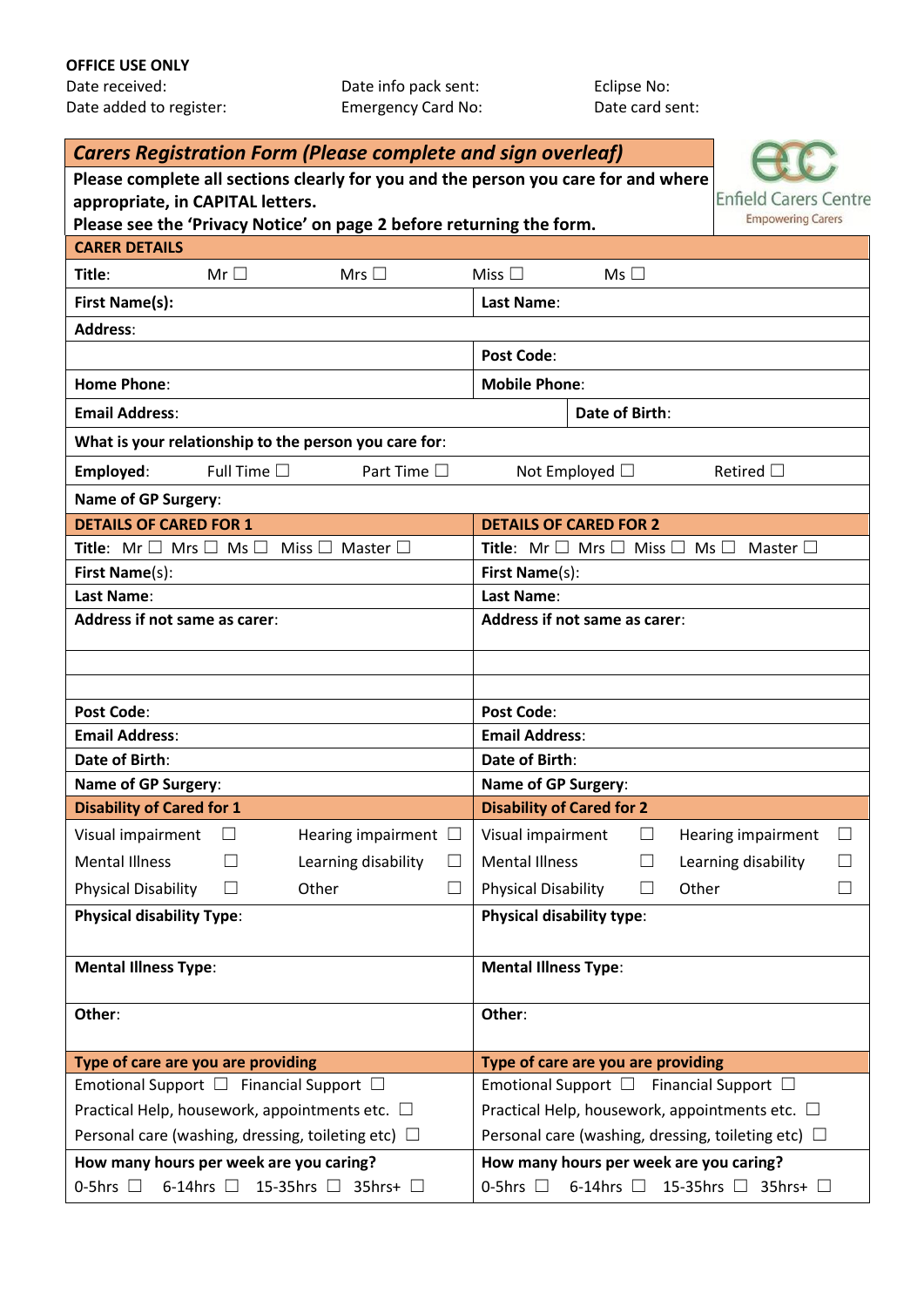| <b>YOUNG CARERS</b>                                                                                                                                                                                                                                                                                                                                                                                                                                                                                                                                                                                                                                                                                                                                                                                                                                                                                                                   |                                |                              |  |  |  |
|---------------------------------------------------------------------------------------------------------------------------------------------------------------------------------------------------------------------------------------------------------------------------------------------------------------------------------------------------------------------------------------------------------------------------------------------------------------------------------------------------------------------------------------------------------------------------------------------------------------------------------------------------------------------------------------------------------------------------------------------------------------------------------------------------------------------------------------------------------------------------------------------------------------------------------------|--------------------------------|------------------------------|--|--|--|
| Are there any young people, 5-18 years who are involved in or affected by caring?<br>ECC have a Young Carers team. Would your young people like a referral to that team?                                                                                                                                                                                                                                                                                                                                                                                                                                                                                                                                                                                                                                                                                                                                                              | Yes $\square$<br>Yes $\square$ | No $\square$<br>No $\square$ |  |  |  |
| CARERS ASSESSMENTS - if your cared for is over 18 years old                                                                                                                                                                                                                                                                                                                                                                                                                                                                                                                                                                                                                                                                                                                                                                                                                                                                           |                                |                              |  |  |  |
| Have you had a Carers Assessment before? (cared for 18+)?<br>If yes, please tell us the date of your Assessment:                                                                                                                                                                                                                                                                                                                                                                                                                                                                                                                                                                                                                                                                                                                                                                                                                      | Yes $\Box$                     | No $\square$                 |  |  |  |
| If not, would you like a Carers Assessment? (cared for 18+)?<br>If no, please tell us why you would not like an assessment                                                                                                                                                                                                                                                                                                                                                                                                                                                                                                                                                                                                                                                                                                                                                                                                            | Yes $\Box$                     | $No \Box$                    |  |  |  |
| <b>ABOUT YOU</b>                                                                                                                                                                                                                                                                                                                                                                                                                                                                                                                                                                                                                                                                                                                                                                                                                                                                                                                      |                                |                              |  |  |  |
| The following information helps us monitor which groups in our community are using our services.<br>This information will be treated in the strictest confidence and not be used for any other purpose.                                                                                                                                                                                                                                                                                                                                                                                                                                                                                                                                                                                                                                                                                                                               |                                |                              |  |  |  |
| How would you describe your ethnic background? Please specify:                                                                                                                                                                                                                                                                                                                                                                                                                                                                                                                                                                                                                                                                                                                                                                                                                                                                        |                                |                              |  |  |  |
| Do you have any physical or mental impairment that has a substantial and long-term adverse effect on your<br>ability to carry out normal day-to-day activities? Yes $\Box$<br>Prefer not to say $\Box$<br>No $\square$<br>If 'Yes' please state the nature of your long-term illness, disability or condition:                                                                                                                                                                                                                                                                                                                                                                                                                                                                                                                                                                                                                        |                                |                              |  |  |  |
| What is your Faith/Religion? Click or tap here to enter text.                                                                                                                                                                                                                                                                                                                                                                                                                                                                                                                                                                                                                                                                                                                                                                                                                                                                         |                                |                              |  |  |  |
| Where/how did you hear about Enfield Carers Centre? Click or tap here to enter text.                                                                                                                                                                                                                                                                                                                                                                                                                                                                                                                                                                                                                                                                                                                                                                                                                                                  |                                |                              |  |  |  |
| <b>DATA AGREEMENT</b>                                                                                                                                                                                                                                                                                                                                                                                                                                                                                                                                                                                                                                                                                                                                                                                                                                                                                                                 |                                |                              |  |  |  |
| I have been given the Enfield Carers Centre (ECC) privacy notice that explains, in detail how my data will be kept<br>and used by ECC and what my legal rights about my data are. After reading this notice or having the main<br>information read or explained to me in a way I understand, I agree to my data being used as described. I also<br>agree that ECC can contact me by:                                                                                                                                                                                                                                                                                                                                                                                                                                                                                                                                                  |                                |                              |  |  |  |
| Phone: $\square$<br>Text: $\square$<br>email: $\square$                                                                                                                                                                                                                                                                                                                                                                                                                                                                                                                                                                                                                                                                                                                                                                                                                                                                               | Post: $\Box$                   |                              |  |  |  |
| Carer Signature / staff name:<br>Date:                                                                                                                                                                                                                                                                                                                                                                                                                                                                                                                                                                                                                                                                                                                                                                                                                                                                                                |                                |                              |  |  |  |
| Consented over the phone after hearing Summary of Privacy Notice [staff]: $\square$                                                                                                                                                                                                                                                                                                                                                                                                                                                                                                                                                                                                                                                                                                                                                                                                                                                   |                                |                              |  |  |  |
| <b>PRIVACY NOTICE</b>                                                                                                                                                                                                                                                                                                                                                                                                                                                                                                                                                                                                                                                                                                                                                                                                                                                                                                                 |                                |                              |  |  |  |
| I understand that ECC will obey data protection laws, and policies, and will not pass my information to any 3rd<br>party, apart from Enfield Council, unless I directly agree for this to happen or if they believe someone may be in<br>danger if they fail to do this.<br>In law, Enfield Carers Centre are the 'controllers' of the information ('personal data') which we collect about you.<br>This means we are responsible for "processing" your data. The word 'processing' covers most things that can be<br>done with personal data, including collection, use, keeping it safe, and destroying it.<br>If you would like more information about why and how we process your data, your legal rights about your data,<br>including the right to see it and to object to the way it is processed please contact: The DPO, Enfield Carers<br>Centre, 137 -143 Baker Street, Enfield, EN1 3JL or email: info @enfieldcarers.org |                                |                              |  |  |  |